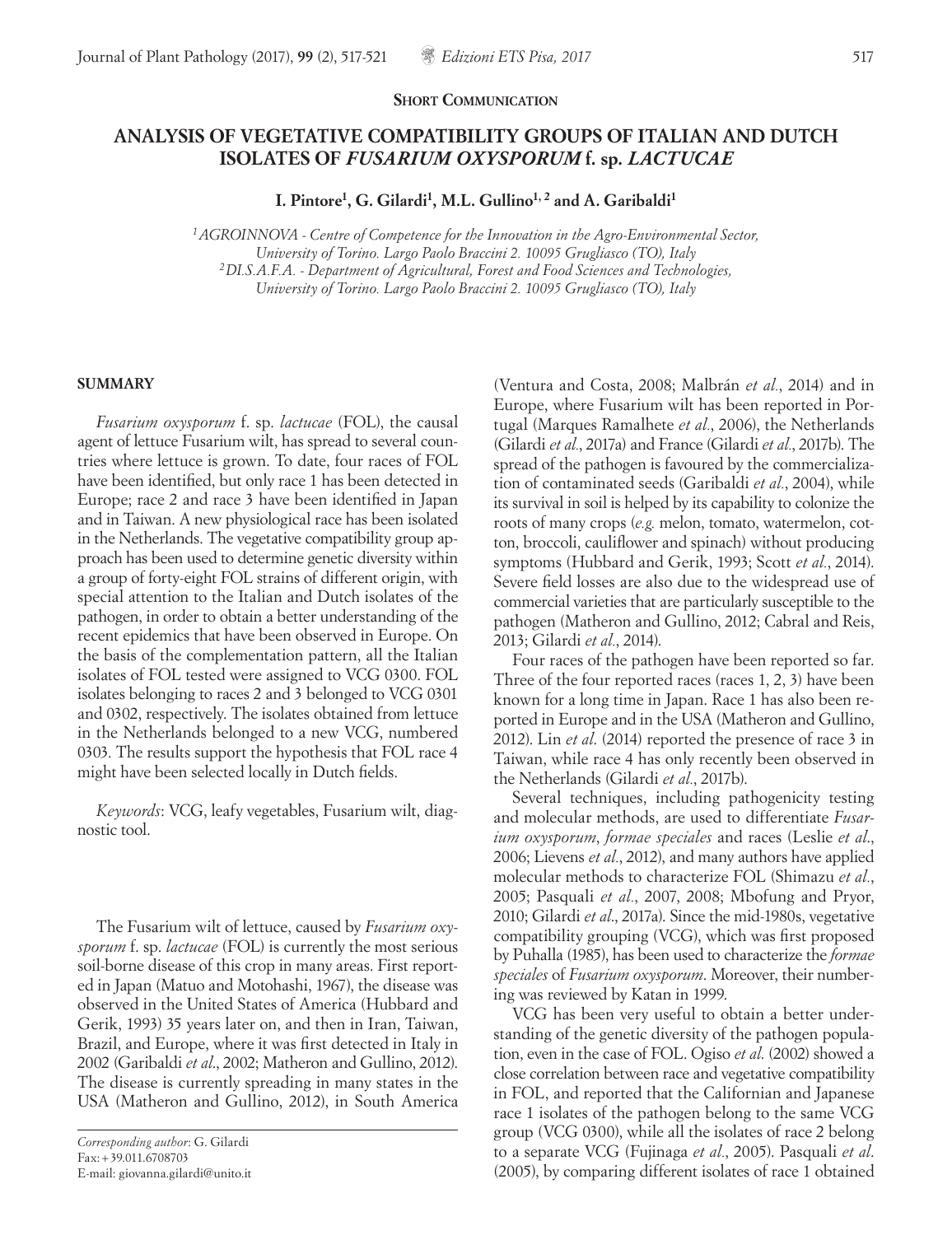**Table1.** *Nit* mutants obtained and vegetative compatibility groups (VCG) of *Fusarium oxysporum* f. sp. *lactucae* isolates from different geographical origins.

| Isolate codes                    | Geographic origin | Year                     | Race                    | Number of <i>nit</i> mutants on<br>MMC/PDC <sup>c</sup> | Nit M obtained on<br>MMC/PDC | <b>VCG</b>               |
|----------------------------------|-------------------|--------------------------|-------------------------|---------------------------------------------------------|------------------------------|--------------------------|
| Mya 103040 (race 1) <sup>a</sup> | Italy             | 2002                     | $\mathbf{1}$            | 3/2                                                     | 3/0                          | 0300                     |
| MAFF44086 (race $3$ <sup>b</sup> | Japan             | $\equiv$                 | $\overline{\mathbf{3}}$ | 1/1                                                     | 0/0                          | 0302                     |
| MAFF44085 (race $3$ <sup>b</sup> | Japan             | $\overline{\phantom{0}}$ | $\overline{\mathbf{3}}$ | 0/0                                                     | 0/0                          | 0302                     |
| 9501 (race $2^{a,b}$             | Japan             | $\overline{\phantom{0}}$ | $\overline{2}$          | 0/7                                                     | 0/7                          | 0301                     |
| 2/10                             | Italy             | 2010                     | $\mathbf{1}$            | 0/1                                                     | 0/1                          | 0300                     |
| 4/10                             | Italy             | 2010                     | $\mathbf{1}$            | 0/8                                                     | 0/2                          | 0300                     |
| 7/10                             | Italy             | 2010                     | $\mathbf{1}$            | 0/2                                                     | 0/0                          | 030-HSI                  |
| 11/10                            | Italy             | 2010                     | $1\,$                   | 2/5                                                     | 2/2                          | 0300                     |
| 1/12                             | Italy             | 2012                     | $\mathbf{1}$            | 0/0                                                     | 0/0                          | $\_$ f                   |
| 2/12                             | Italy             | 2012                     | $1\,$                   | 8/3                                                     | 0/1                          | 0300                     |
| 3/12                             | Italy             | 2012                     | $\mathbf{1}$            | 2/2                                                     | 2/0                          | 0300                     |
| 4/12                             | Italy             | 2012                     | $1\,$                   | 0/3                                                     | 0/0                          | 0300                     |
| 5/12                             | Italy             | 2012                     | $1\,$                   | $0/1$                                                   | 0/0                          | 0300                     |
| 6/12                             | Italy             | 2012                     | $\mathbf{1}$            | 4/5                                                     | 1/0                          | 0300                     |
| 1/14                             | Italy             | 2014                     | $\,1\,$                 | 2/0                                                     | 0/0                          | 0300                     |
| 3/14                             | Italy             | 2014                     | $\mathbf{1}$            | 0/7                                                     | 0/0                          | 0300                     |
| 5/14                             | Italy             | 2014                     | $\mathbf{1}$            | 2/0                                                     | 0/0                          | 0300                     |
| 6/14                             | Italy             | 2014                     | $1\,$                   | 0/8                                                     | 0/0                          | 0300                     |
| 7/14                             | Italy             | 2014                     | $\mathbf{1}$            | 2/5                                                     | 2/1                          | $030 - HSIe$             |
| 8/14                             | Italy             | 2014                     | $\mathbf{1}$            | 9/1                                                     | 6/1                          | 0300                     |
| 9/14                             | Italy             | 2014                     | $\mathbf{1}$            | 2/2                                                     | 2/1                          | 030-HSI                  |
| 1/03                             | Italy             | 2003                     | $\mathbf{1}$            | 3/4                                                     | 0/2                          | 030-HSI                  |
| $2/03$ $R2d$                     | Italy             | 2005                     | $1\,$                   | $0/2$                                                   | 0/0                          | 030-HSI                  |
| 2/03                             | Italy             | 2005                     | $\mathbf{1}$            | 8/1                                                     | 8/1                          | 030-HSI                  |
| 4/03                             | Italy             | 2005                     | $\mathbf{1}$            | 0/0                                                     | 0/0                          | $\overline{\phantom{0}}$ |
| 7/03                             | Italy             | 2005                     | $1\,$                   | 0/1                                                     | 0/0                          | 030-HSI                  |
| 8/03                             | Italy             | 2003                     | $\mathbf{1}$            | 0/7                                                     | 0/0                          | 0300                     |
| 10/03                            | Italy             | 2003                     | $\mathbf{1}$            | 1/0                                                     | 0/0                          | 030-HSI                  |
| 15/03                            | Italy             | 2003                     | $\mathbf{1}$            | 0/6                                                     | 0/4                          | 0300                     |
| 16/03                            | Italy             | 2005                     | $\mathbf{1}$            | 1/7                                                     | 1/2                          | 0300                     |
| 17/03                            | Italy             | 2005                     | $1\,$                   | 1/0                                                     | 0/0                          | 0300                     |
| 1/11                             | Italy             | 2011                     | $\mathbf{1}$            | 0/2                                                     | 0/0                          | 030-HSI                  |
| 3/11A R1                         | Italy             | 2011                     | $\mathbf{1}$            | 2/0                                                     | 0/0                          | 030-HSI                  |
| 3/11B R2                         | Italy             | 2011                     | $\mathbf{1}$            | 0/1                                                     | 0/0                          | 0300                     |
| 5/13                             | Italy             | 2013                     | $1\,$                   | 0/0                                                     | 0/0                          | $\overline{\phantom{0}}$ |
| $3/14$ R1                        | Italy             | 2014                     | $\,1$                   | $0\!/0$                                                 | 0/0                          | $\overline{\phantom{0}}$ |
| $3/14$ R <sub>2</sub>            | Italy             | 2014                     | $\mathbf{1}$            | 3/0                                                     | 2/0                          | 0300                     |
| 3/14 R3                          | Italy             | 2014                     | $\,1$                   | 0/1                                                     | 0/0                          | 030-HSI                  |
| 3/14 R4                          | Italy             | 2014                     | $\mathbf{1}$            | 0/0                                                     | 0/0                          | $\equiv$                 |
| 3/14 R5                          | Italy             | 2014                     | $\mathbf{1}$            | 4/0                                                     | 1/0                          | 0300                     |
| 3/14 R6                          | Italy             | 2014                     | $1\,$                   | 2/0                                                     | 0/0                          | 0300                     |
| PD 015/04750896                  | The Netherlands   | 2015                     | $\overline{4}$          | 0/6                                                     | 0/0                          | 0303                     |
| PD 015/04750888                  | The Netherlands   | 2015                     | $\overline{4}$          | 0/1                                                     | 0/0                          | 0303                     |
| PD 015/04750888-R1               | The Netherlands   | 2015                     | $\overline{4}$          | 0/0                                                     | 0/0                          | $\equiv$                 |
| PD 015/04750888-R2               | The Netherlands   | 2015                     | $\overline{4}$          | 2/0                                                     | 0/0                          | 0303                     |
| 1/14 R3                          | Italy             | $\overline{a}$           | $1\,$                   | $6/0$                                                   | 0/0                          | 0300                     |
| 1/14 R1                          | Italy             | $\equiv$                 | $1\,$                   | 9/4                                                     | 1/2                          | 0300                     |
| 1/14 R2                          | Italy             | $\overline{\phantom{0}}$ | $\mathbf{1}$            | 0/0                                                     | 0/0                          | $\overline{\phantom{m}}$ |

aRace classification based on a report by Pasquali *et al*. (2007).

bRace classification based on reports by Fujinaga *et al*. (2001, 2003).

cMMC: minimal medium containing chlorate; PDC: potato dextrose agar with chlorate.

dR: Re-isolated from symptomatic lettuce plants (cv. 'Cavolo di Napoli') used in the pathogenicity assay according to the protocol reported by Garibaldi *et al.* (2004).

eHIS: heterokaryon self-incompatible.

fNo mutant was obtained.

in Italy, the USA, Japan and Taiwan (isolate type 2) found that they belong to the same VCG group (VCG 0300), while Taiwanese type 1 isolates belong to VCG 0301. Isolates of race 3, which have only been found in some regions of Japan and in Taiwan (Fujinaga *et al.*, 2001, 2003, 2005; Yamauchi *et al.*, 2001; Lin *et al.*, 2014), and of race 2, which has been reported in Japan (Fujinaga *et al*., 2005), belong to a different VCG group. The present study was undertaken in order to update the situation of VCG in FOL, working with strains of different origin, with special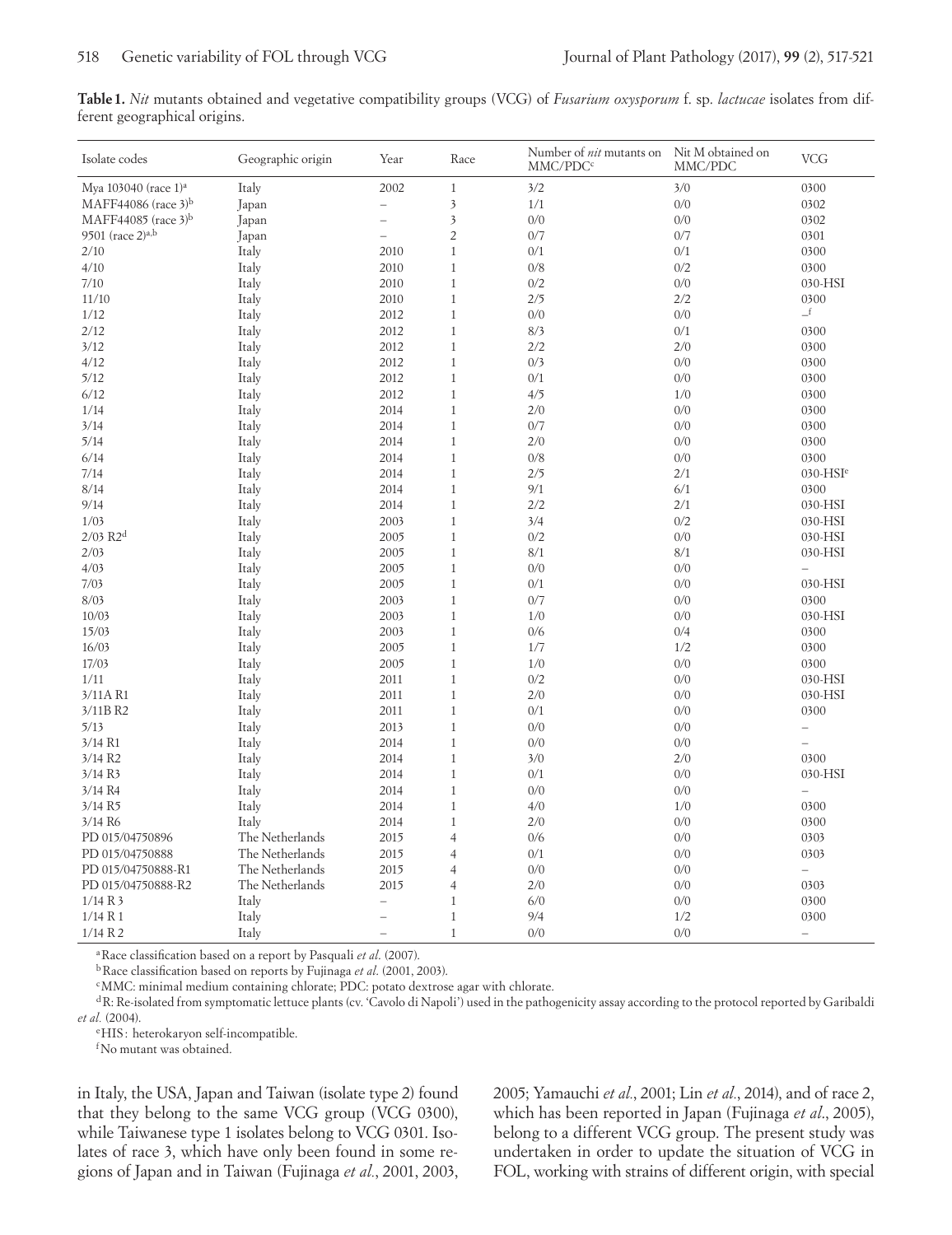attention being devoted to Italian and Dutch isolates of the pathogen, in order to evaluate the level of genetic variability of the recent epidemics observed in Europe.

Forty-eight strains of *Fusarium oxysporum* f. sp. *lactucae* (FOL), listed in Table1, obtained from wilted lettuce plants were used in this study. Four strains (PD015/04750896 and PD015/04750888 and two re-isolates of PD015/04750888) originated from lettuce plants grown in the Netherlands; MAFF 744085, MAFF 744086 and 9501 were obtained from Japan, while all the other 41 were obtained from wilted lettuce grown in Italy. FOL re-isolates (R) from artificially inoculated plants, according to the protocol reported by Garibaldi *et al*. (2004), were also included into the assay. Monoconidial isolates were obtained from each FOL strain and used for the VCG tests. Each monoconidial isolate was stored in glycerol at −80°C. A Basal Medium (BM) was prepared with 1l of distilled water, 30g sucrose, 1g KH<sub>2</sub>PO<sub>4</sub>, 0.5g MgSO<sub>4</sub> ⋅ 7H<sub>2</sub>O, 0.5g KCl, 10mg FeSO4 ∙7H2O, 20g agar and a 0.2ml trace element solution (95 ml of distilled water, 5 g citric acid, 5 g  $ZnSO_4 \tcdot 7H_2 O$ , 1g Fe(NH4)2 (SO4)2 ∙6H2O, 0.25g CuSO4 ∙5H2O, 50mg MnSO4∙H2O, 50mg H3BO4, 50mg NaMoO4 ∙2H2O, as described by Correll *et al.*, 1987). A Minimal Medium (MM) was used to recognize *nit* mutants and for a complementation (heterokaryon) test. This medium was prepared by adding 2g of NaNO3 to 1l of BM (Correll *et al.*, 1987). The chlorate media used for *nit* production were: MMC (11 of MM amended with  $15g$  KCLO<sub>3</sub> and  $1.6g$  L-asparagine) and PDC (11 of  $H_2O$ , 24g potato-dextrose broth, 20g agar and 15g KClO3) (Correll *et al.*, 1987). Media with different nitrogen sources were used to determine the *nit*  mutants phenotype: nitrate (MM), nitrite (BM amended with  $0.5 g/l$  NaNO<sub>2</sub>) and hypoxanthine  $(BM + 0.2 g/l$  hypoxanthine) (Correll *et al.*, 1987). If no mutants grew on the full dose nitrite,  $75\%$  nitrite  $(0.375 \text{ g}/1 \text{ Na} \text{NO}_2)$ ,  $50\%$ nitrite (0.25 g/l NaNO<sub>2</sub>) and 25% nitrite (0.125 g/l NaNO<sub>2</sub>) were used. Each monoconidial isolate of FOL was grown in Petri plates (90mm) containing MM for 3-4 days at room temperature (22-28°C) (Puhalla, 1985). Four small (1mm3 ) pieces of mycelium were cut from the culture of each strain, transferred to plates containing the chlorateamended media (MMC and PDC) where they were spaced (Puhalla, 1985). The plates were incubated at 25°C in a 12h dark/light cycle for 7-15 days (Vannacci and Cristani, 1998), and were periodically inspected to verify the appearance of sectors with faster growth (chlorate resistant) compared to the remaining colony (Correll *et al.*, 1987).

The chlorate-resistant sectors were detected in each PDC and MMC plate, transferred to an MM plate (90mm with 3 sectors) and incubated at room temperature in order to define the kind of mutant (Puhalla, 1985). After 3-4 days, the mutant was checked: a thin but expansive growth, without aerial mycelium on MM indicated that sectors were unable to reduce nitrate, and they were therefore considered *nit* mutants (Correll *et al.*, 1987; Puhalla, 1985). When this standard procedure did not allow for

**Table2.** Frequency data of *nit* mutants from media containing chlorate.

| Mutation frequency, number (%) |        |                  |        |         |  |  |  |  |
|--------------------------------|--------|------------------|--------|---------|--|--|--|--|
| Medium                         | nit1   | nit <sup>3</sup> | Nit M  | Total   |  |  |  |  |
| PDC.                           | 25(42) | 54 (81)          | 27(47) | 106(43) |  |  |  |  |
| MMC.                           | 35(58) | 13(19)           | 31(53) | 79 (57) |  |  |  |  |

mutants to be obtained, the plates were exposed to ultraviolet (UV) irradiation under a UV-C lamp for 1min (Ioannis *et al.*, 2015). The *nit* mutants thus obtained were grown on potato dextrose agar (PDA), and stored as conidial suspensions in potato dextrose broth (PDB) with 50% glycerol, at −80°C.

Identification of the *nit* mutant phenotype was made by growing each mutant on nitrate (MM), nitrite and hypoxanthine medium (Correll *et al.*, 1987). Small pieces (2mm3 ) of *nit* mutant grown on PDA were transferred to different nitrogen media, and the plates were incubated for 4 days at 25°C. *Nit* mutants were identified as *nit*1, *nit*3, or Nit M, according to their growth on nitrate, nitrite or on the hypoxanthine medium (Correll *et al.*, 1987).

Different types of *nit* mutants from each tested isolate were paired in all the possible combinations. *Nit* mutants recovered from the same parents were paired with at least one *nit*1, one *nit*3 and one Nit M mutant from the parent. *Nit* mutants of the same phenotype were also paired (Correll *et al.*, 1987).

Using *nit* mutants stored at −80°C, 5 µl from two different *nit* mutants was placed 3cm apart on MM and the plates were incubated at 25ºC and monitored for 7-14 days.

The development of a dense aerial mycelial growth at the line of contact between two *nit* mutant colonies indicated the formation of a heterokaryon. The strains whose mutants formed a heterokaryon were assigned to the same VCG. An isolate was defined self-incompatible (HSI) when no compatible mutants were obtained.

The tested FOL isolates, listed in Table 1, produced spontaneous resistant sectors on the media containing potassium chlorate, with a frequency that varied according to the isolate and medium that were used. Mutant phenotypes were assigned to the *nit*1, *nit*3 and Nit M classes, according to the colony morphology on the media containing different nitrogen sources (Correll *et al.*, 1987). The number of Nit M mutants obtained from both chlorate substrates was evaluated to compare the efficiency of different media in the production of the *nit* mutants that would be useful for the VCG analysis. Several Nit M mutants were produced on the MMC medium (Table2), while PDC generated a higher frequency of chlorate-resistant mutants that were not useful for the VCG analysis. At last, 184 mutants were obtained from 40 isolates, and they were crossed in all the possible combinations.

On the basis of the complementation pattern, all the Italian isolates tested for FOL were assigned to VCG 0300. The FOL isolates belonging to races 2 (9501) and 3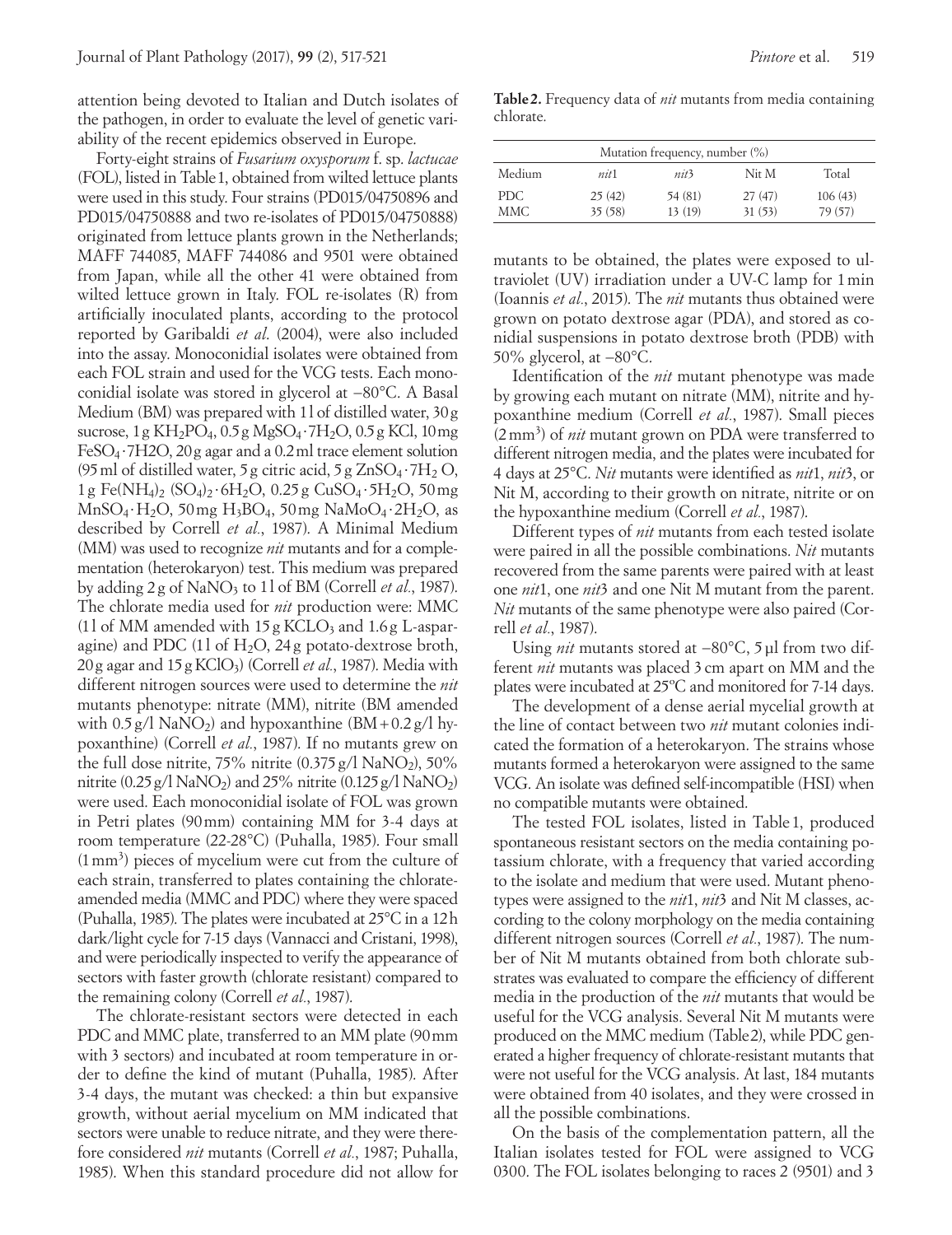(MAFF 744086) belonged to VCG 0301 and 0302, respectively. The MAFF 744085 isolate, which belongs to race 3, did not produce any mutants. FOL isolates 04750896 and 04750888, obtained from wilted lettuce in the Netherlands, belonged to a new VCG, which was numbered 0303 (Table1).

The obtained results, which are in line with those of Pasquali *et al*. (2005), confirm the presence of a new race in the Netherlands. Pasquali *et al*. (2008) developed a sequence-specific amplified polymorphism (SSAP) technique to study the clonality of FOL VCG 0300, which permitted race 1 to be discriminated from race 2, and confirmed the worldwide clonality of VCG 0300 race 1.

In this study, the VCG technique was a useful tool to characterize the race 4 of the pathogen. This study confirms the high degree of VCG homogeneity among Italian isolates of FOL collected in fields for more than ten years from the first observation of lettuce Fusarium wilt, all belonging to race 1 and to VCG 0300. The results have once again provided evidence of the pathogen having reached Italy through one single introduction, and of its further spreading, mostly through the use of infected seeds. On the contrary, the new race 4, which belongs to a different VCG, recently detected in the Netherlands, could have originated locally. Isolates of all four races of FOL belong to different VCG, indicating that FOL races are a genetically homogeneous group of isolates. Even if there is evidence that the race-VCG relationship is not an appropriate tool for identifying physiologic races (Katan *et al*., 1994), VCG remain useful to gain a better understanding of the origin of races within this *forma specialis*. The presence of a new FOL race in the Netherlands suggests the necessity of adopting preventative measures, such as the use of healthy propagation material and seed dressings (Katan *et al*., 2012) in order to prevent its spread to new cultivation areas, in consideration of the important role of this country in the production and exporting of seeds.

## **ACKNOWLEDGEMENTS**

Funding for this research was from the European Union's Horizon 2020 research and innovation programme under grant agreement No. 634179 "Effective Management of Pests and Harmful Alien Species - Integrated Solutions" (EMPHASIS). The authors would like to thank Dr. M.H. Fujinaga (Nagano Vegetable and Ornamental Crops Experiment Station, Nagano, Japan) for sharing the Japanese isolates of the pathogen and Dr. Johan Meffert (National Plant Protection Organization, National Reference Centre, Wageningen, The Netherlands) for sharing the Dutch FOL isolates. The authors kindly thank Dr. Marguerite Jones for the language revision.

### **REFERENCES**

- Cabral C.S., Reis A., 2013. Screening of lettuce accessions for resistance to *Fusarium oxysporum* f. sp. *lactucae* race 1. *Tropical Plant Pathology* **38**: 275-281.
- Correll J.C., Klittich C.J.R., Lealie J.F., 1987. Nitrate nonutilizing mutants of *Fusarium oxysporum* and their use in vegetative compatibility tests. *Phytopathology* **77**: 1640-1646.
- Fujinaga M., Ogiso H., Tuchiya N., Saito H., 2001. Physiological specialization of *Fusarium oxysporum* f.sp. *lactucae*, a causal organism of Fusarium root rot of crisp head lettuce in Japan. *Journal of General Plant Pathology* **67**: 205-206.
- Fujinaga M., Ogiso H., Tuchiya N., Saito H., Yamanaka S., Nozue M., Kojima M., 2003. Race 3, a new race of *Fusarium oxysporum* f. sp. *lactucae* determined by a differential system with commercial cultivars. *Journal of General Plant Pathology* **69**: 23-28.
- Fujinaga M., Ogiso H., Shinohara H., Tsushima S., Nishimura N., Togawa M., Saito H., Nozue M., 2005. Phylogenetic relationships between the lettuce root rot pathogen *Fusarium oxysporum* f. sp. *lactucae* races 1, 2, and 3 based on the sequence of the intergenic spacer region of its ribosomal DNA. *Journal of General Plant Pathology* **71**: 402-407.
- Garibaldi A., Gilardi G., Gullino M.L., 2002. First Report of *Fusarium oxysporum* on lettuce in Europe. *Plant Disease* **86**: 1052-1052.
- Garibaldi A., Gilardi G., Gullino M.L., 2004. Varietal resistance of lettuce to *Fusarium oxysporum* f. sp. *lactucae*. *Crop Protection* **23**: 845-851.
- Gilardi G., Demarchi S., Gullino M.L., Garibaldi A., 2014. Varietal resistance to control Fusarium wilts of leafy vegetables under greenhouse. *Communications in Agricultural and Applied Biological Sciences* **79**: 21-27.
- Gilardi G., Franco Ortega S., van Rijswick P., Ortu G., Gullino M.L., Garibaldi A., 2017a. A new race of *Fusarium oxysporum* f. sp. *lactucae*. *Plant Pathology* **66**: 677-688
- Gilardi G., Pons C., Gard B., Franco-Ortega S., Gullino M.L., 2017b. Presence of Fusarium wilt, incited by *Fusarium oxysporum* f. sp. *lactucae*, on lettuce in France. *Plant Disease* **101**: 1053**.**
- Hubbard J.C., Gerik J.S., 1993. A new wilt disease of lettuce incited by *Fusarium oxysporum* f. sp. *lactucum forma specialis* nov. *Plant Disease* **77**: 750-754.
- Ioannis A., Papaioannou M., Typas A., 2015. High-throughput assessment and genetic investigation of vegetative compatibility in *Verticillium dahliae*. *Journal of Phytopathology* **163**: 475-485.
- Katan J., Gullino M., Garibaldi A., 2012. Strategies and tactics, in Fusarium wilt management. In: Gullino M.L., Katan J., Garibaldi A. (eds). Fusarium Wilts of Greenhouse Vegetable and Ornamental Crops, pp. 61-67. APS Press, St. Paul, MN.
- Katan T., 1999. Current status of vegetative compatibility groups in *Fusarium oxysporum*. *Phytoparasitica* **27**: 51-64.
- Katan T., Katan J., Gordon T.R., Pozinak D., 1994. Physiologic races and vegetative compatibility groups of *Fusarium oxysporum* f. sp. *melonis* in Israel. *Phytopathology* **84**: 153-157.
- Leslie J.F., Summerell B.A., Bullock S., 2006. The Fusarium Laboratory Manual. Blackwell Publishing professional, USA, 388.